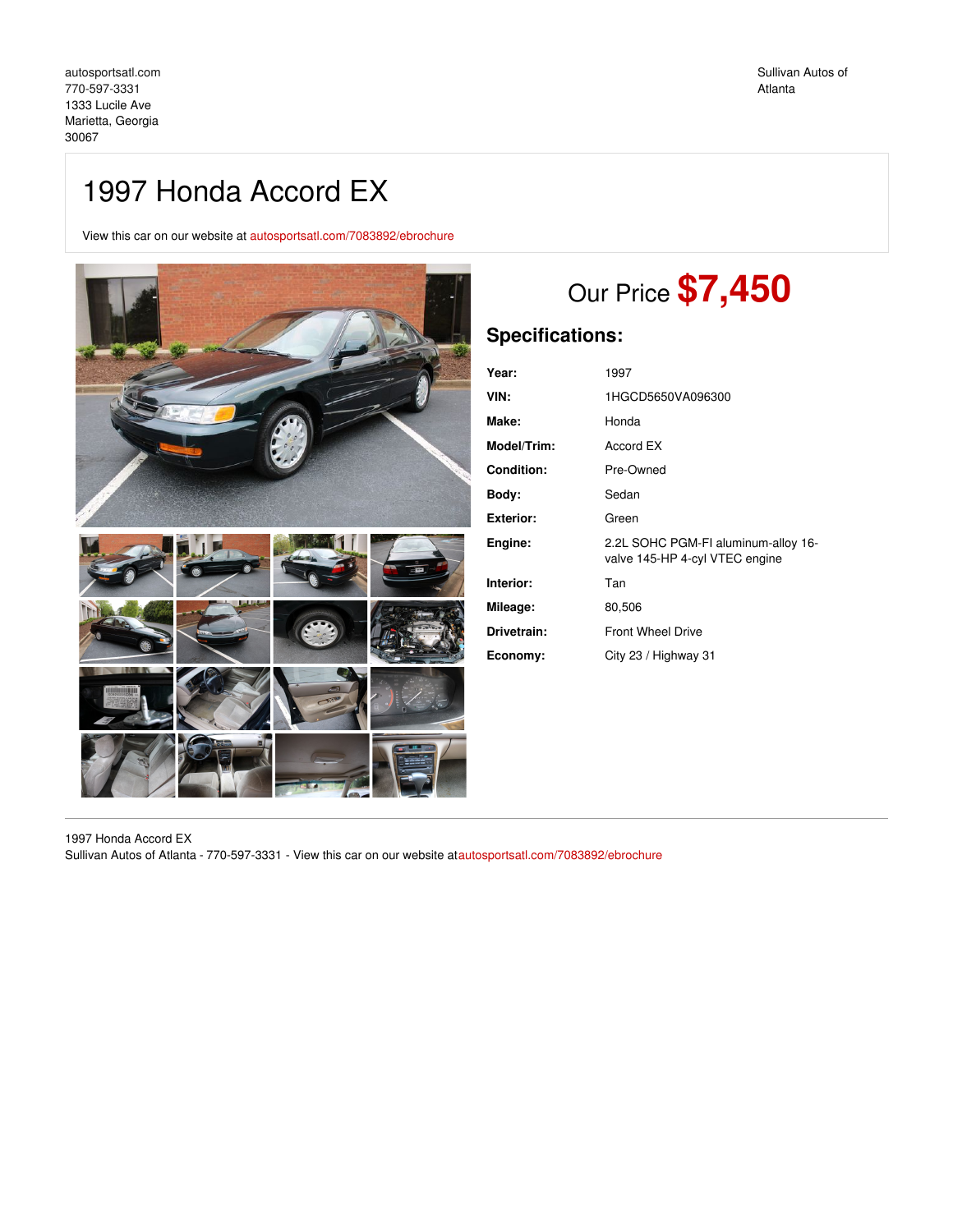

1997 Honda Accord EX Sullivan Autos of Atlanta - 770-597-3331 - View this car on our website a[tautosportsatl.com/7083892/ebrochure](https://autosportsatl.com/vehicle/7083892/1997-honda-accord-ex-marietta-georgia-30067/7083892/ebrochure)